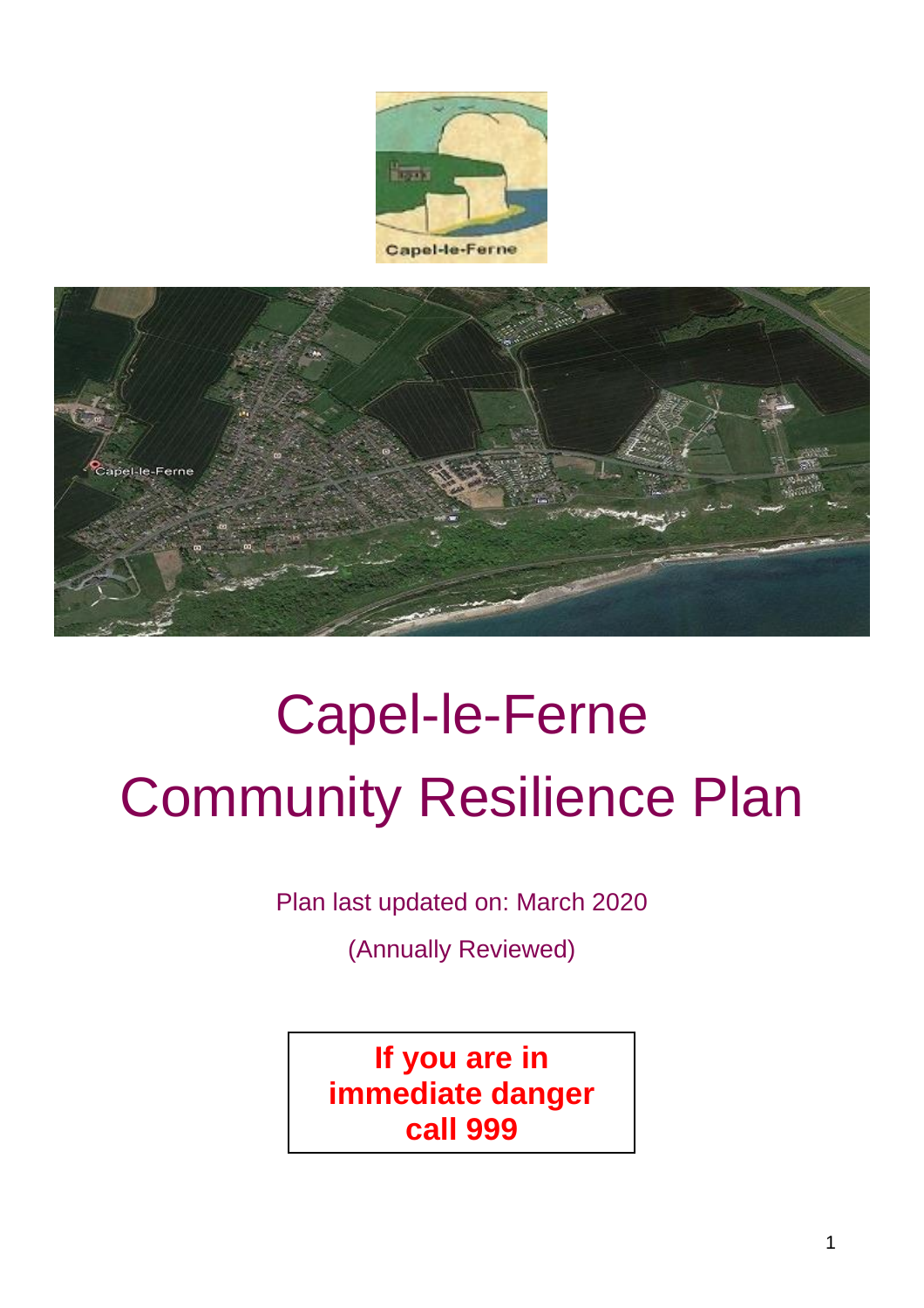### **Contents**

<span id="page-1-0"></span>

|                                                                                                                        | Page Number |
|------------------------------------------------------------------------------------------------------------------------|-------------|
|                                                                                                                        | 3           |
|                                                                                                                        | 4           |
|                                                                                                                        | 4           |
|                                                                                                                        | $5 - 6$     |
|                                                                                                                        | $7 - 10$    |
| Key locations identified with emergency services for use as places of                                                  | 11          |
|                                                                                                                        | 12          |
| List of community organisations that may be helpful in identifying<br>vulnerable people or communities in an emergency | 13          |
|                                                                                                                        | 13          |
|                                                                                                                        | 14          |
|                                                                                                                        | 15          |
| Community Meeting Emergency Group first meeting agenda                                                                 | 16          |
| Actions agreed with emergency responders in the event of an evacuation                                                 | 17          |
|                                                                                                                        | $18 - 19$   |
|                                                                                                                        | 20          |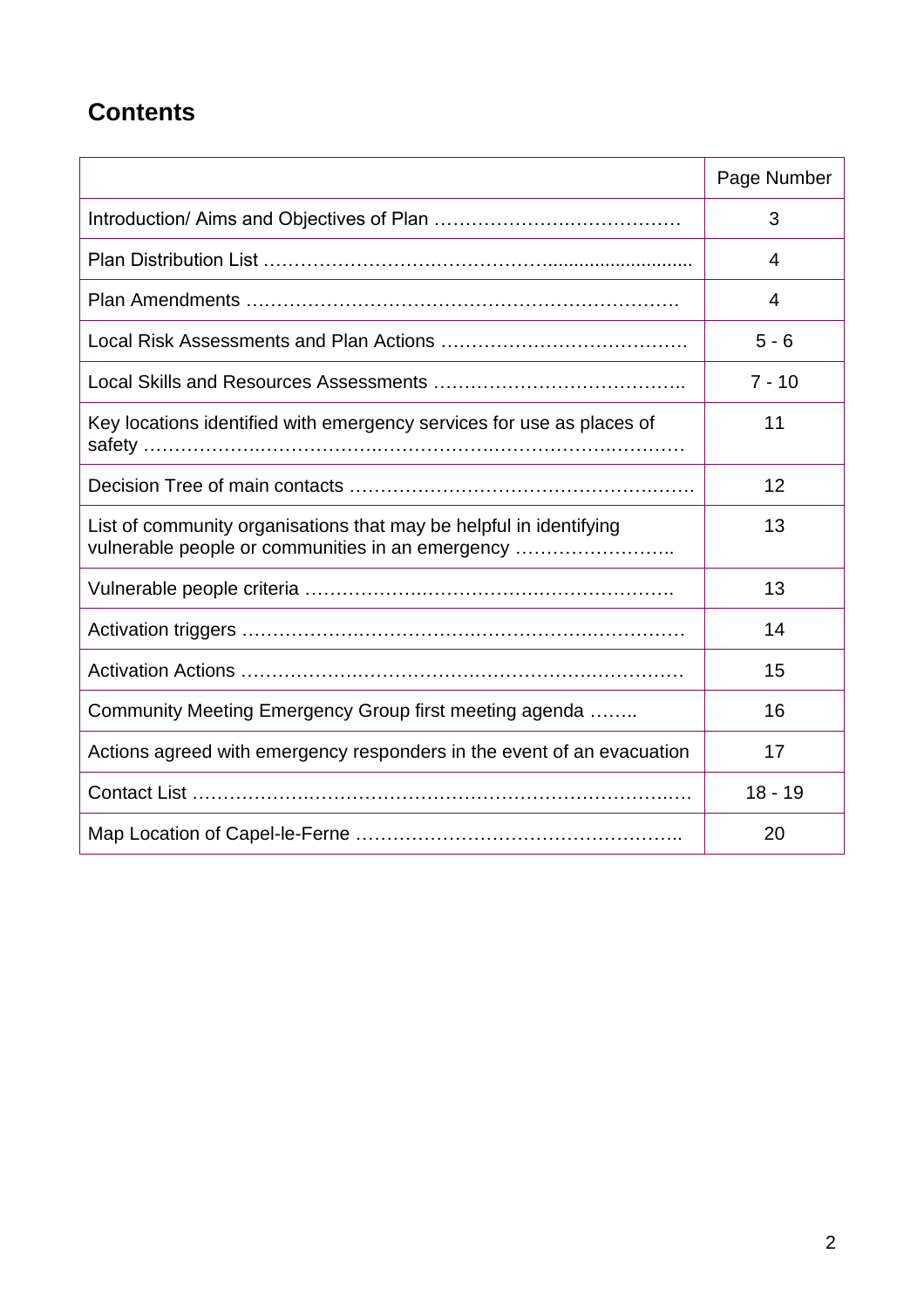# **Introduction.**

Capel-le-Ferne Parish Council may have an important role in both the response to and recovery from an emergency.

It is possible that the Parish Council may be able to act faster than many of the responding organisations as they have an in-depth local knowledge that would provide invaluable assistance to the response.

By completing a Community Plan the Parish Council is putting arrangements in place to mobilise resources that already exist in the Capel-le-Ferne community to support residents during an emergency.

During a major wide area emergency, it could be some time before responding organisations are able to offer assistance. By planning in advance, the Parish Council could provide key assistance co-ordinating local response activities.

### **Aims and Objectives of the Capel-le-Ferne Resilience Plan**

#### **Aims**

The aim of the community plan is to increase short term community resilience in response to an emergency occurring in the local area.

### **Objectives**

- To enable the community to respond effectively to an emergency that occurs in the local area.
- To identify resources and key contacts within the community that can assist the emergency services and local authority in the response to an emergency.
- To identify hazards and possible mitigation measures within the community.
- To identify vulnerable people within the community.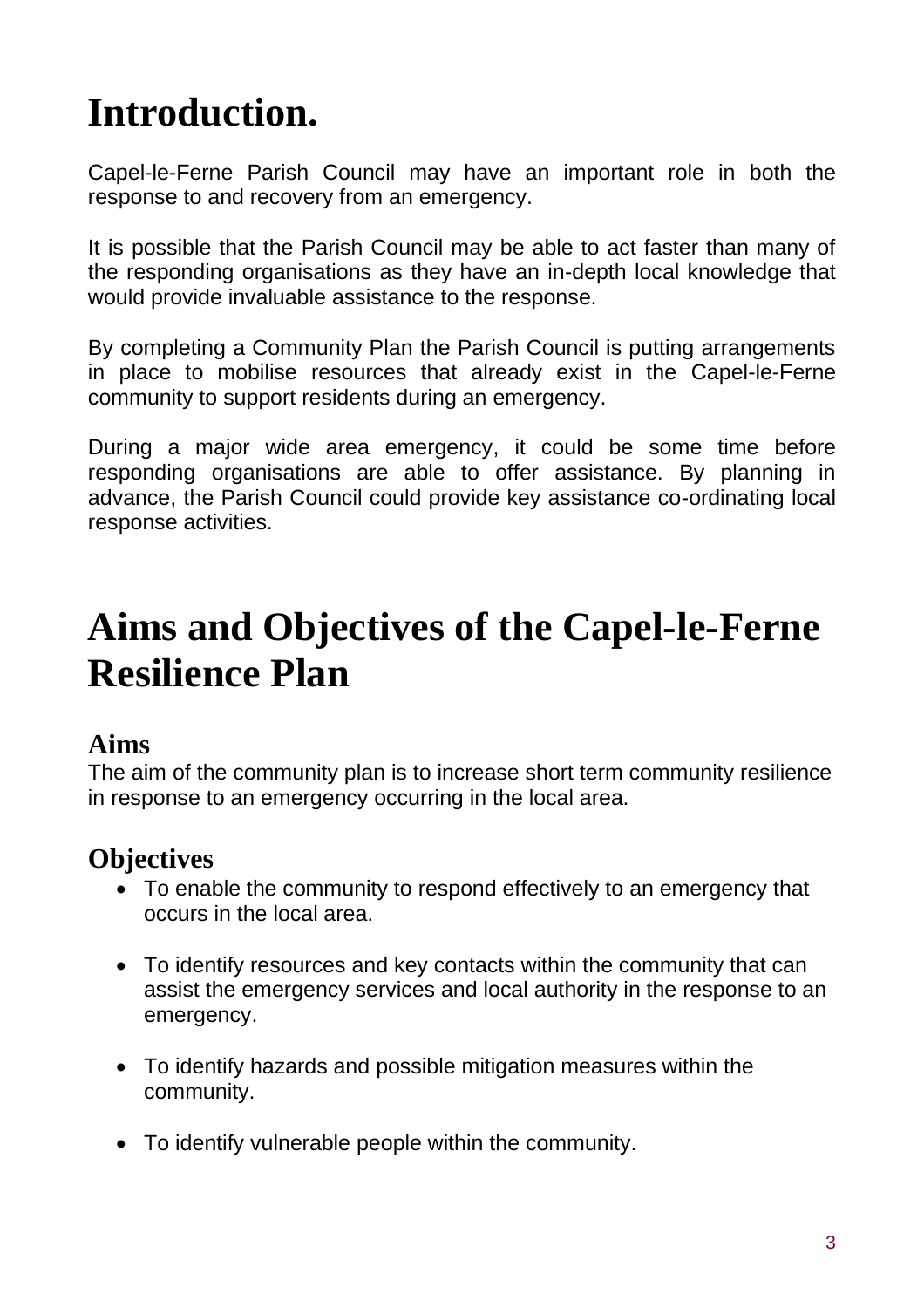## **Resilience Plan**

### **Name of Community: Capel-le-Ferne**

| Name:                  | <b>Tony Lake</b>       |
|------------------------|------------------------|
| <b>Authority/Role:</b> | Councillor             |
| Signature:             |                        |
| <b>Issue Status</b>    | To be reviewed in 2020 |
| Date:                  | Oct. 2019              |

This document will be reviewed annually at the Annual General Meeting of the Capel-le-Ferne Parish Council or when significant changes have taken place that would affect its operation.

### Plan distribution list

| <b>Name</b>                    | <b>Role</b>               | Copy<br>No. | <b>PDF</b> |
|--------------------------------|---------------------------|-------------|------------|
| Tony Lake                      | Parish Councillor (Chair) |             |            |
| Maureen Leppard   Parish Clerk |                           |             |            |
|                                |                           |             |            |

| Organisation              | Copy No. | <b>PDF</b> |
|---------------------------|----------|------------|
| Village<br>Nall Committee |          |            |

### Plan amendment list

| Date of<br>amendment | Date for next<br>revision | <b>Details of changes</b><br>made | <b>Changed by</b> |
|----------------------|---------------------------|-----------------------------------|-------------------|
| Oct. 2019            | Oct. 2020                 | Contacts                          | Tony Lake         |
|                      |                           |                                   |                   |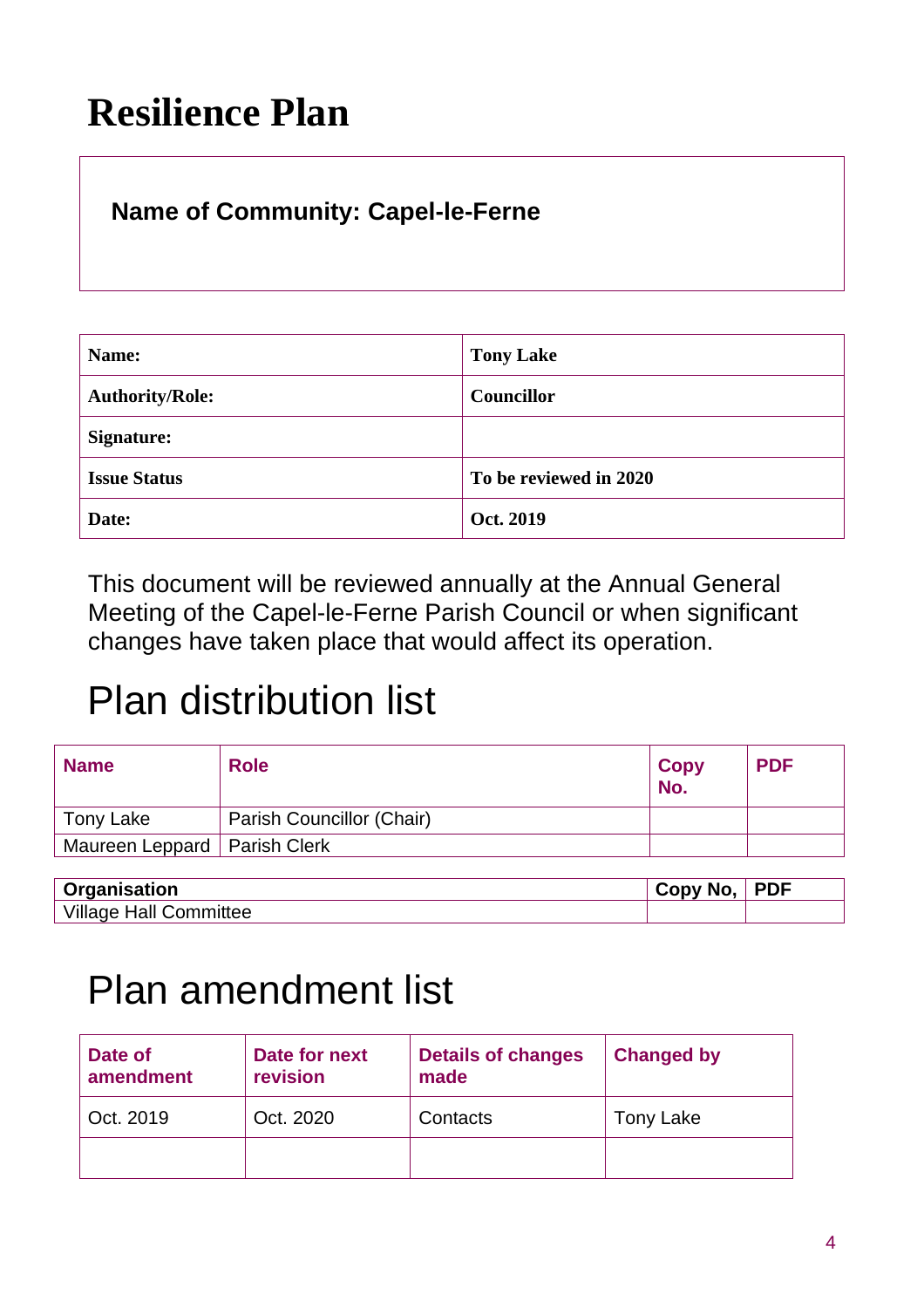## Local risk assessment and action plan

| <b>Risks</b>                                                                                | <b>Impact on community</b>                                                                                                                    | <b>What can the Community do to</b><br>prepare?                                                                                                                                                                                                                                                                                                                                                                                                                                         |
|---------------------------------------------------------------------------------------------|-----------------------------------------------------------------------------------------------------------------------------------------------|-----------------------------------------------------------------------------------------------------------------------------------------------------------------------------------------------------------------------------------------------------------------------------------------------------------------------------------------------------------------------------------------------------------------------------------------------------------------------------------------|
| Floods – run off from<br>fields<br>Local ponds<br>overflow<br>No local rivers or<br>streams | Flooding of local streets<br>Capel Street/Lancaster<br>Avenue junction<br>Damage to property                                                  | Encourage residents to<br>improve home flood defences<br>Work with local emergency<br>responders to see if they can<br>help with distribution of flood<br>warnings and any evacuation<br>and rest centre establishment<br>required<br>Capel-le-Ferne Parish Council<br>have identified Rest centres<br>and have designated Rest<br>Centre/evacuation plans, this<br>plan identifies other premises<br>that are available<br>Ensure landowners clear<br>ponds<br>Blocked drains could be |
|                                                                                             |                                                                                                                                               | reported to Kent<br><b>County Council</b>                                                                                                                                                                                                                                                                                                                                                                                                                                               |
| High winds<br><b>Fallen trees</b><br>blocking roads                                         | Structural damage to buildings<br>and residential properties,<br>including caravan sites<br>Power lines/ supply affected<br>Access to village | Capel-le-Ferne Parish Council<br>has identified Rest centres<br>and have designated Rest<br>Centre/evacuation plans, this<br>plan identifies other premises                                                                                                                                                                                                                                                                                                                             |
|                                                                                             | Potential temporary evacuation<br>of residents                                                                                                | that are available<br>Prepare list of local building<br>contractors                                                                                                                                                                                                                                                                                                                                                                                                                     |
|                                                                                             | <b>Potential Homelessness</b>                                                                                                                 |                                                                                                                                                                                                                                                                                                                                                                                                                                                                                         |
|                                                                                             | Need urgently to secure and<br>make safe property                                                                                             |                                                                                                                                                                                                                                                                                                                                                                                                                                                                                         |
|                                                                                             | Identify premises for forward<br>control use by emergency<br>services.                                                                        |                                                                                                                                                                                                                                                                                                                                                                                                                                                                                         |
| Severe snow and<br>ice                                                                      | Housebound vulnerable<br>residents unable to obtain<br>supplies                                                                               | Identify housing occupied by<br>vulnerable residents<br>Appoint snow warden                                                                                                                                                                                                                                                                                                                                                                                                             |
|                                                                                             | Access to village via road/rail                                                                                                               | Prepare a list of voluntary                                                                                                                                                                                                                                                                                                                                                                                                                                                             |
|                                                                                             | Residents unable to go to/ get<br>back from work/school.                                                                                      | agencies and individuals to<br>deliver essential services                                                                                                                                                                                                                                                                                                                                                                                                                               |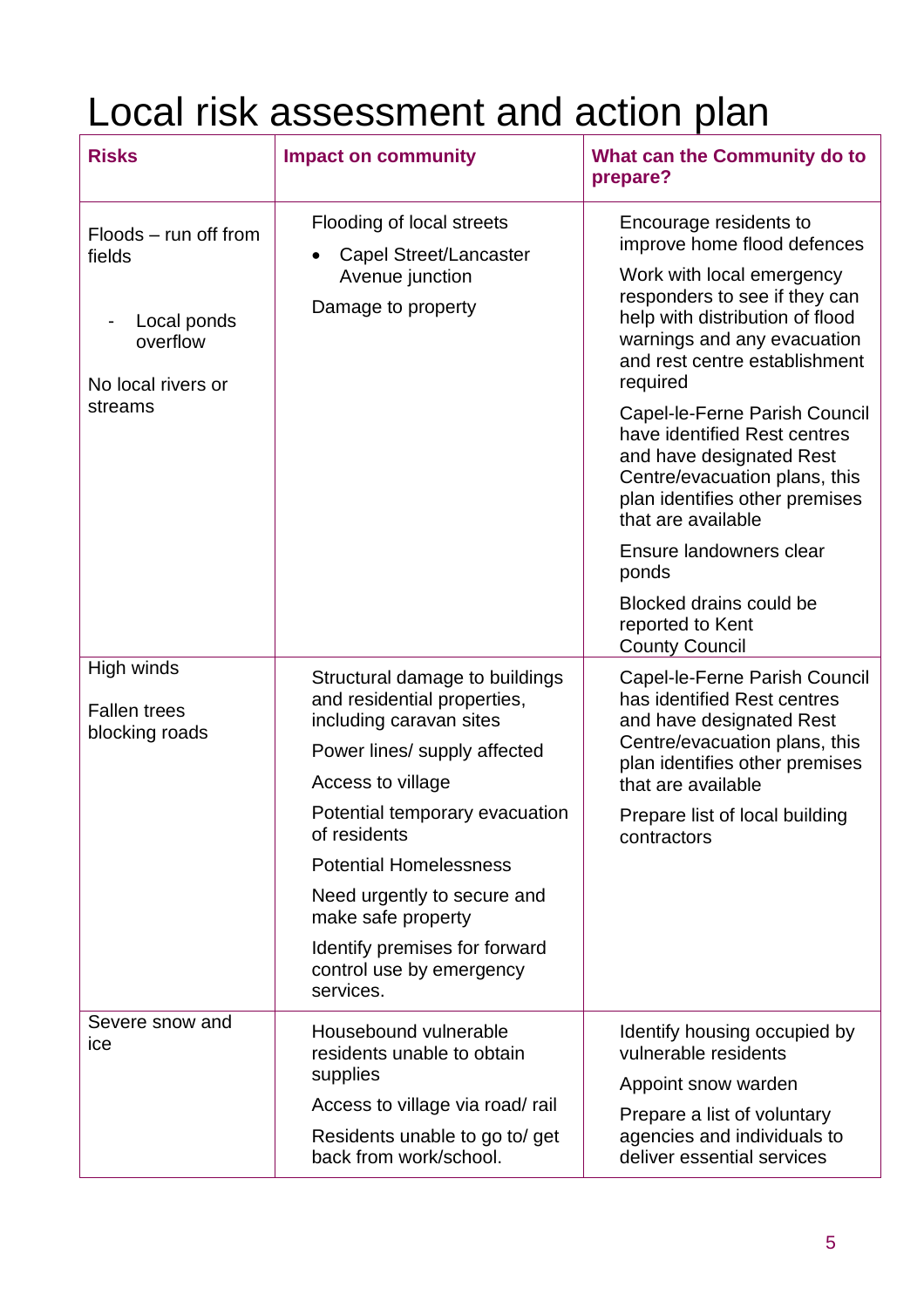| B2011 Road issues                                                             | Gridlocked traffic in and out of<br>Parish.<br>Residents unable to go to/ get<br>back from work/school. | Identify areas where stranded<br>motorists can be<br>accommodated if requested<br>To mitigate the effect on the<br>local community, diversion<br>routes to be advised                                                              |
|-------------------------------------------------------------------------------|---------------------------------------------------------------------------------------------------------|------------------------------------------------------------------------------------------------------------------------------------------------------------------------------------------------------------------------------------|
| Subsidence<br>Structural damage to<br>buildings and<br>residential properties | Possible homelessness                                                                                   | Prepare list of local building<br>contractors<br>Capel-le-Ferne Parish Council<br>has identified Rest centres<br>and have designated Rest<br>Centre/evacuation plans, this<br>plan identifies other premises<br>that are available |
| Heatwave                                                                      | Housebound / vulnerable<br>residents unable to cope                                                     | Identify housing occupied by<br>vulnerable residents<br>Prepare a list of voluntary<br>agencies and individuals to<br>deliver essential services                                                                                   |
| Long term power<br>outages                                                    |                                                                                                         | Power Cut contact 105<br><b>Contact UK Power Network</b><br>0800 3163105                                                                                                                                                           |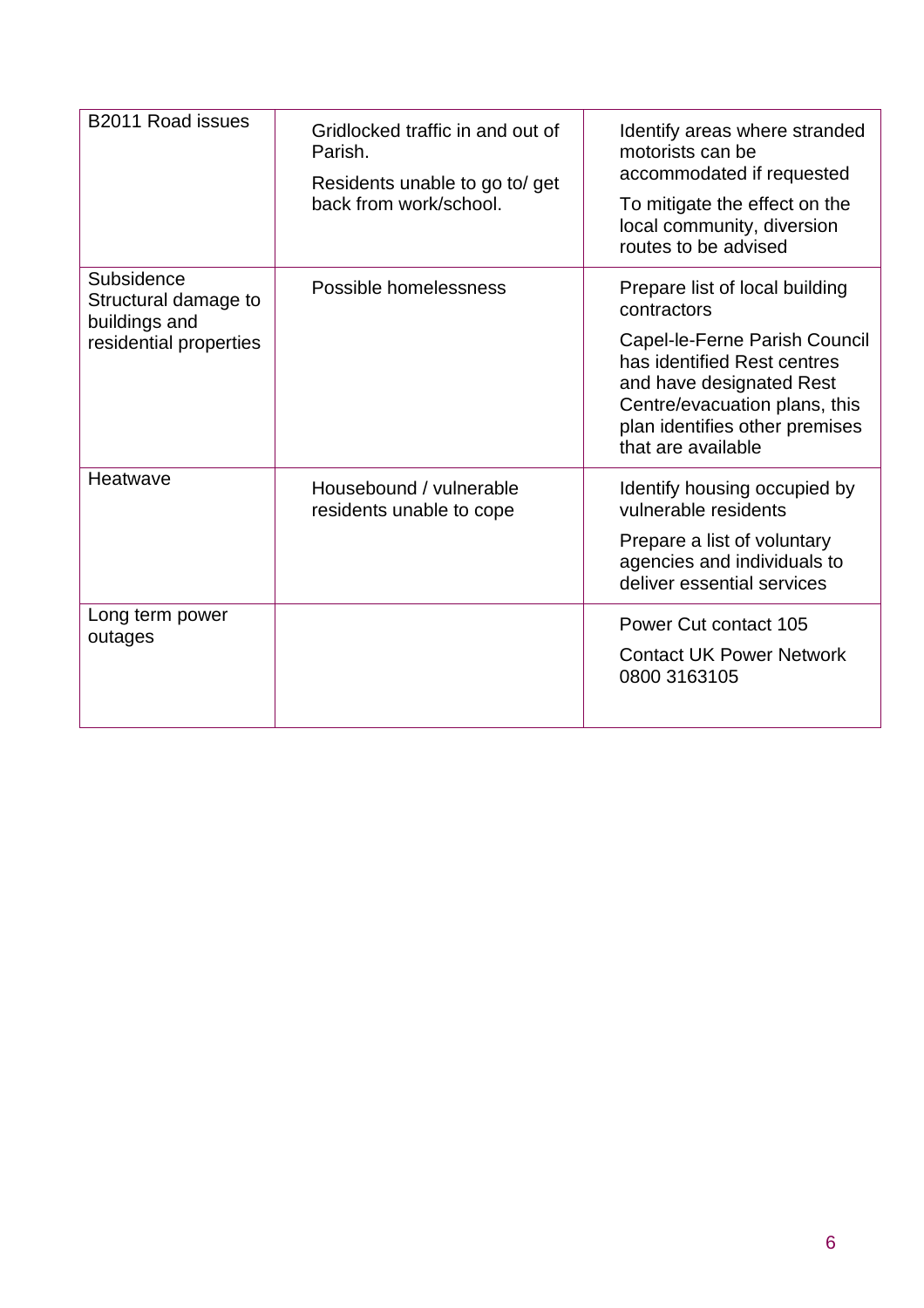#### **Local skills and resources assessment**

(Note: The inclusion of private organisations in this list does not imply that Capel-le-Ferne Parish Council endorses or recommends any of the services provided by those organisations)

#### **Food and supplies:**

| Water/food<br>supplies/<br>provisions                | Capel-le-<br>Ferne<br>Village<br>Shop<br>Eurotunnel<br><b>Services</b> |                              | Centre of village<br>on New Dover<br>Road<br>Eurotunnel<br>terminus | Outside normal Shop hours<br>but can call owner/<br><b>Electricity supply</b><br>Open 24/7                        |
|------------------------------------------------------|------------------------------------------------------------------------|------------------------------|---------------------------------------------------------------------|-------------------------------------------------------------------------------------------------------------------|
| Water/<br>food<br>supplies,<br>cooking<br>facilities | Capel-le-<br>Ferne<br><b>Village Hall</b><br>Primary<br>School         | XXXXXXXXXX                   | <b>Lancaster Avenue</b><br><b>Capel Street</b>                      | Parish Clerk is key holder,<br><b>CVH</b> contact details<br>displayed<br><b>NEED TO TALK TO</b><br><b>SCHOOL</b> |
| <b>St</b><br>Radigund's<br>Church                    | <b>Rev Brian</b><br>Williams,<br>the<br>Vicarage                       | <b>NEED TO</b><br><b>ASK</b> | Albany Road                                                         | Shelter, emotional and<br>spiritual help, graveyard.                                                              |
| <b>Baptist</b><br>Church                             | Capel<br><b>Street</b>                                                 | <b>NEED TO</b><br><b>ASK</b> | XXXXXXXXXX                                                          | Shelter and toilet                                                                                                |
|                                                      |                                                                        |                              |                                                                     |                                                                                                                   |
| <b>Village Hall</b>                                  |                                                                        | <b>XXXXXXXXXXX</b>           | <b>XXXXXXXXXXX</b>                                                  | <b>Shelter and Cooking</b><br>facilities<br>Recognised emergency<br>Centre                                        |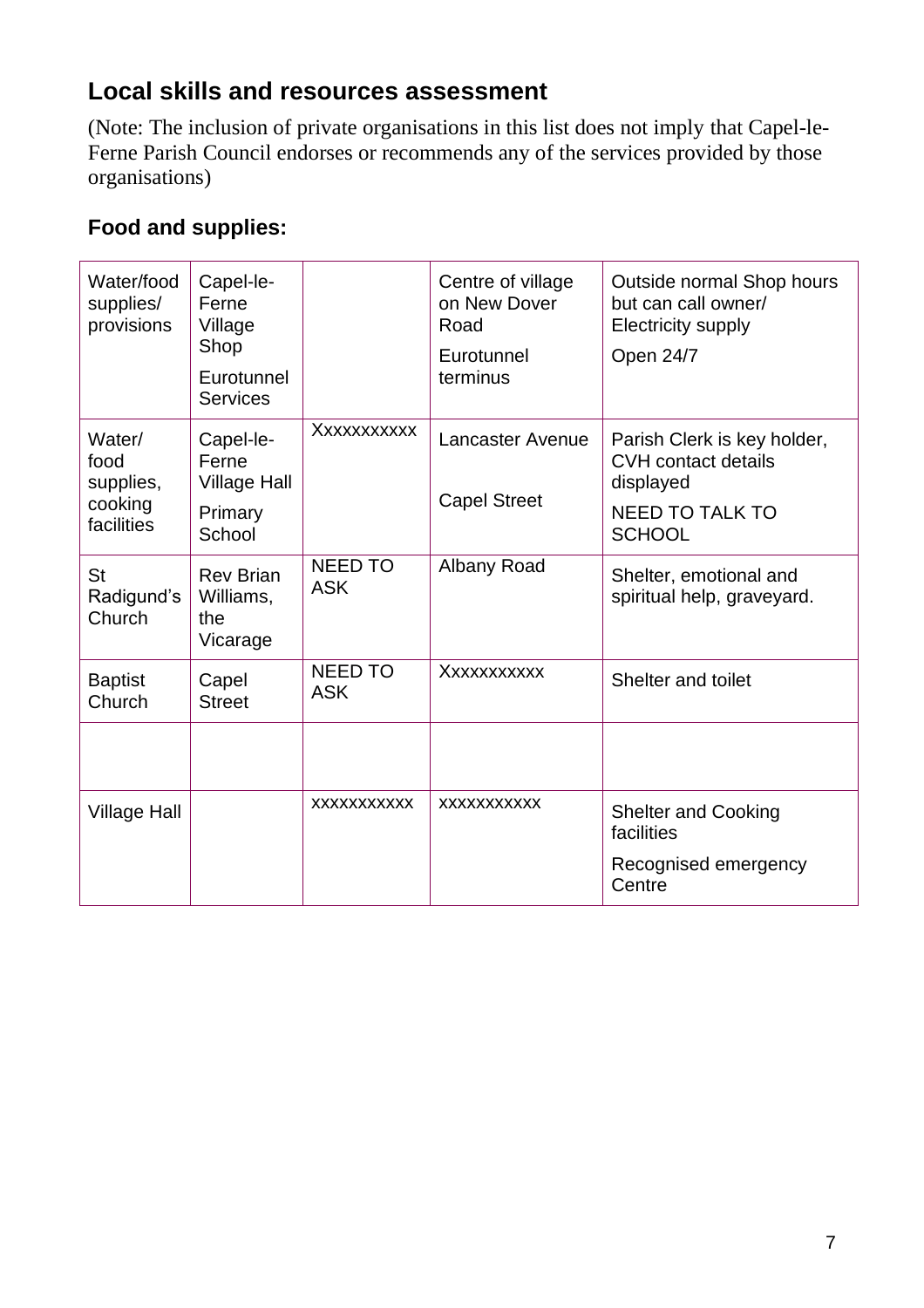#### **Hotels and Bed and Breakfast Accommodation, including Caravans, Campervan, Tents:**

| Capel<br>Court      | 01303 253462 | XXXXXXXXXXX | Nearest site |
|---------------------|--------------|-------------|--------------|
| <b>White Cliffs</b> | 01303 250192 |             |              |

#### **Electrical Contractors:**

#### **Communications**

| Email    |  |  |
|----------|--|--|
| Facebook |  |  |

#### **Tree Surgeons, Fencing & Wood Products:**

| Chainsaw<br>owners      |  |       |
|-------------------------|--|-------|
| Chainsaws<br>and other  |  | Local |
| Chainsaw and<br>wood    |  | Local |
| Chainsaw and<br>trailer |  | Local |
| Log splitter            |  |       |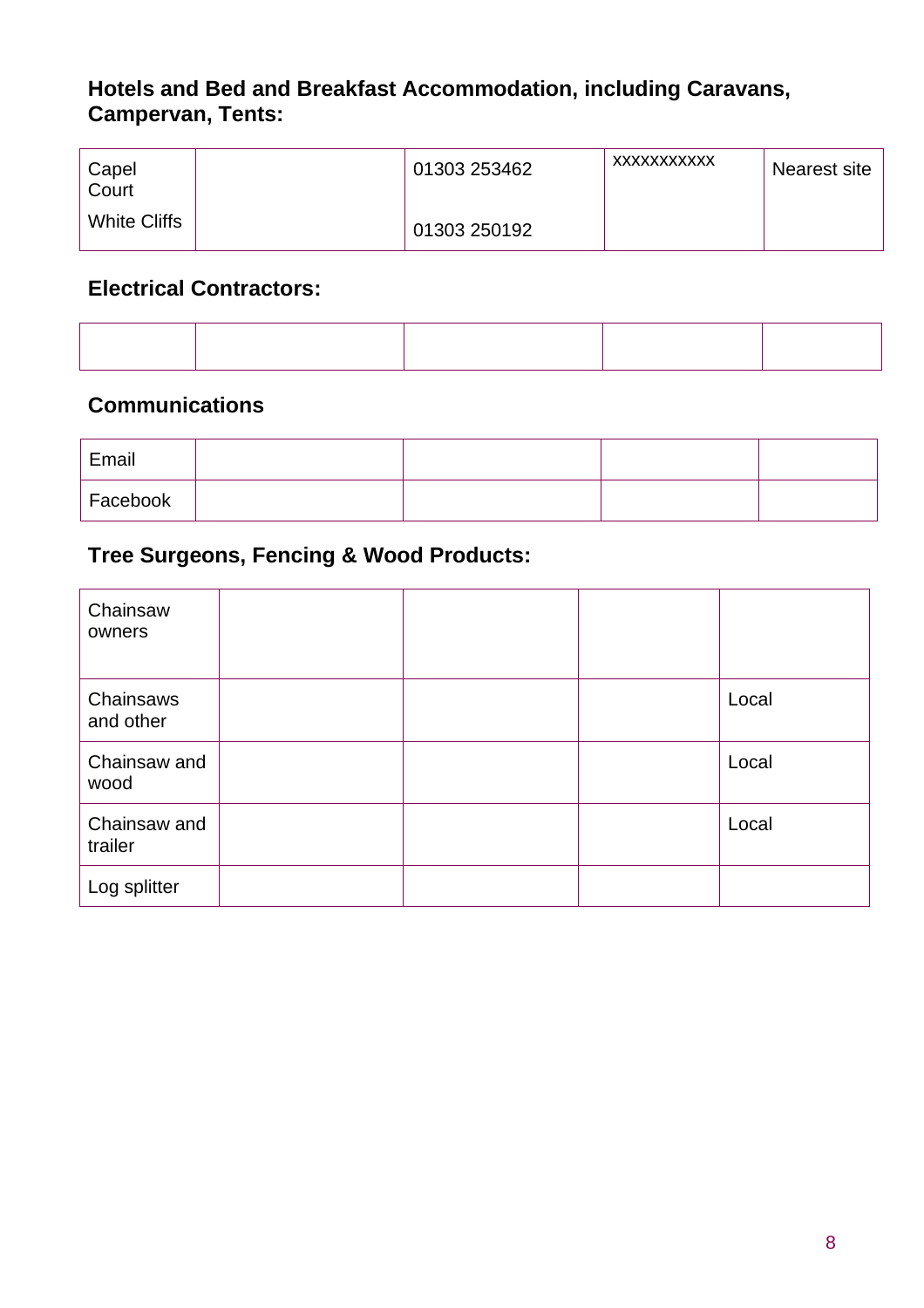#### **Plumbers**:

| XXXXXXXXXXX | XXXXXXXXXXX | XXXXXXXXXXX |
|-------------|-------------|-------------|
| XXXXXXXXXXX | XXXXXXXXXXX | XXXXXXXXXXX |
| XXXXXXXXXXX | XXXXXXXXXXX | XXXXXXXXXXX |

#### **Builders:**

#### **Glaziers:**

#### **Roofing Companies (see also Builder):**

#### **Scaffolding Companies (see also builders):**

#### **Veterinary Surgeons:**

| <b>XXXXXXXXX</b>       | <b>XXXXXXXXX</b> | <b>XXXXXXXXX</b> | XXXXXXXXX      | XXXXXXXXXXX |
|------------------------|------------------|------------------|----------------|-------------|
| <b>YY</b><br>$\Lambda$ | XX               | XX               | <b>YY</b><br>ᄊ |             |

#### **Medical General Practitioners (see main list):**

|                     | XXXXXXXXXXX | XXXXXXXXXX  |  |
|---------------------|-------------|-------------|--|
|                     | XXXXXXXXXXX | XXXXXXXXXXX |  |
| <b>First Aiders</b> |             |             |  |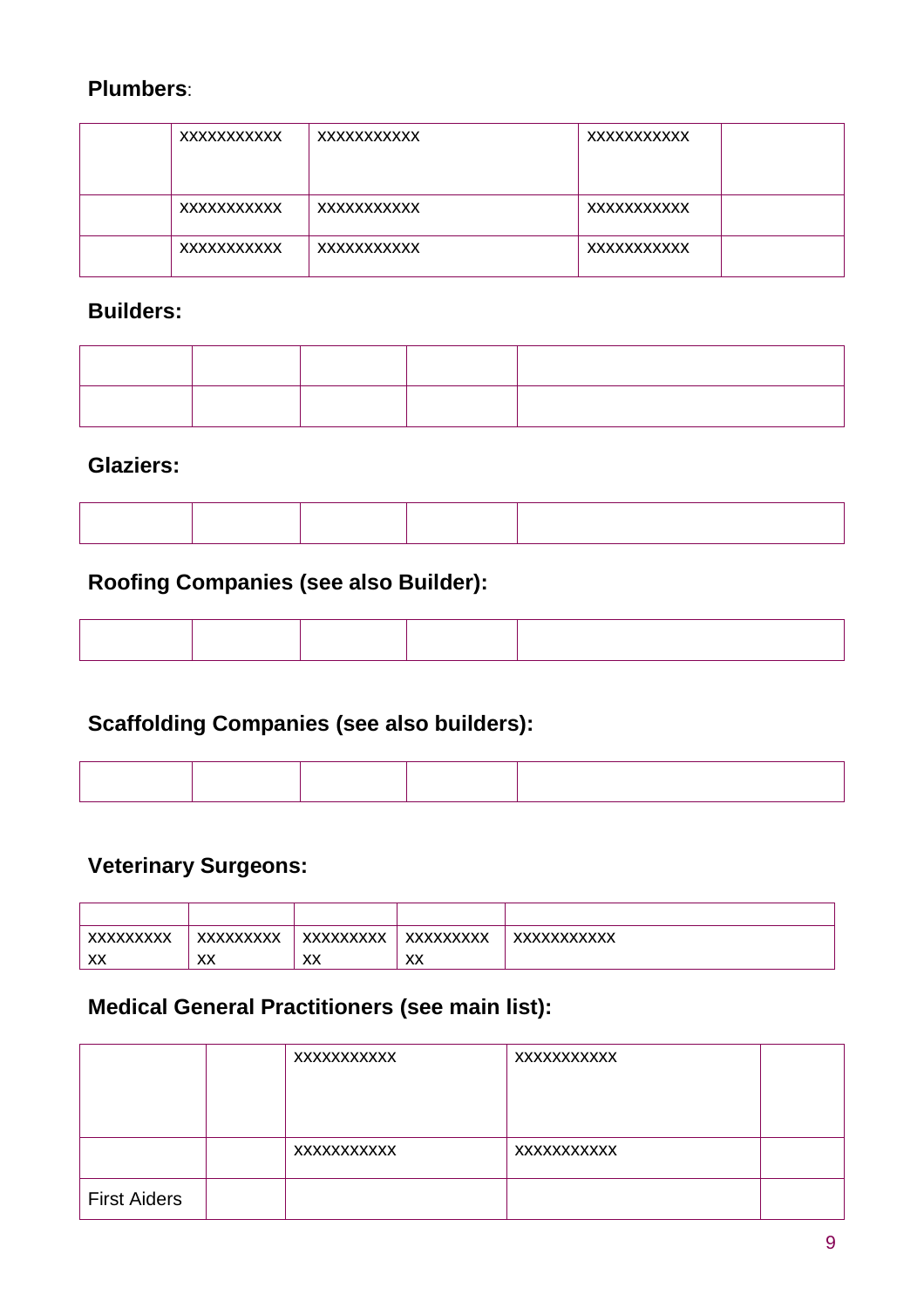#### **Transport, including 4x4's, minibuses, bus and Coach Companies, others**

| 4x4 owner/driver       | XXXXXXXXXXX        | XXXXXXXXXXX |  |
|------------------------|--------------------|-------------|--|
| Minibus                | XXXXXXXXXXX        | XXXXXXXXXXX |  |
| $4 \times 4 +$ farming | <b>XXXXXXXXXXX</b> | XXXXXXXXXXX |  |

#### **Plant Hire Companies:**

| <b>VVVVVVVVVVVV</b> | <b>VVVVVVVVVVVV</b> | <b>VVVVVVVVVV</b> |  |
|---------------------|---------------------|-------------------|--|
| . AN AN AN AN A     | ^^^^^^^^^^^^^       | <b>AAAAAAAAAA</b> |  |

#### **Local Farmers: NFU list/ contact?**

| XXXXXXXXXXX |  |  |
|-------------|--|--|
|             |  |  |
|             |  |  |

#### **Other resources/ skills/ volunteers:**

| <b>Risk Assessors</b>            |                          |                    |                    |  |
|----------------------------------|--------------------------|--------------------|--------------------|--|
| Lawyers                          | Barrister &<br>solicitor | <b>XXXXXXXXXXX</b> | <b>XXXXXXXXXXX</b> |  |
| Time bank                        |                          | XXXXXXXXXX         | <b>XXXXXXXXXXX</b> |  |
| Other<br>professional<br>skills  | Communications           | XXXXXXXXXX         | <b>XXXXXXXXXXX</b> |  |
| Environmental<br><b>Services</b> |                          | XXXXXXXXXXX        | <b>XXXXXXXXXXX</b> |  |
| <b>Taxis</b>                     |                          | <b>XXXXXXXXXXX</b> | <b>XXXXXXXXXXX</b> |  |
| <b>Nurses</b>                    |                          |                    |                    |  |
| <b>Doctors</b>                   |                          |                    |                    |  |
| <b>Midwives</b>                  |                          |                    |                    |  |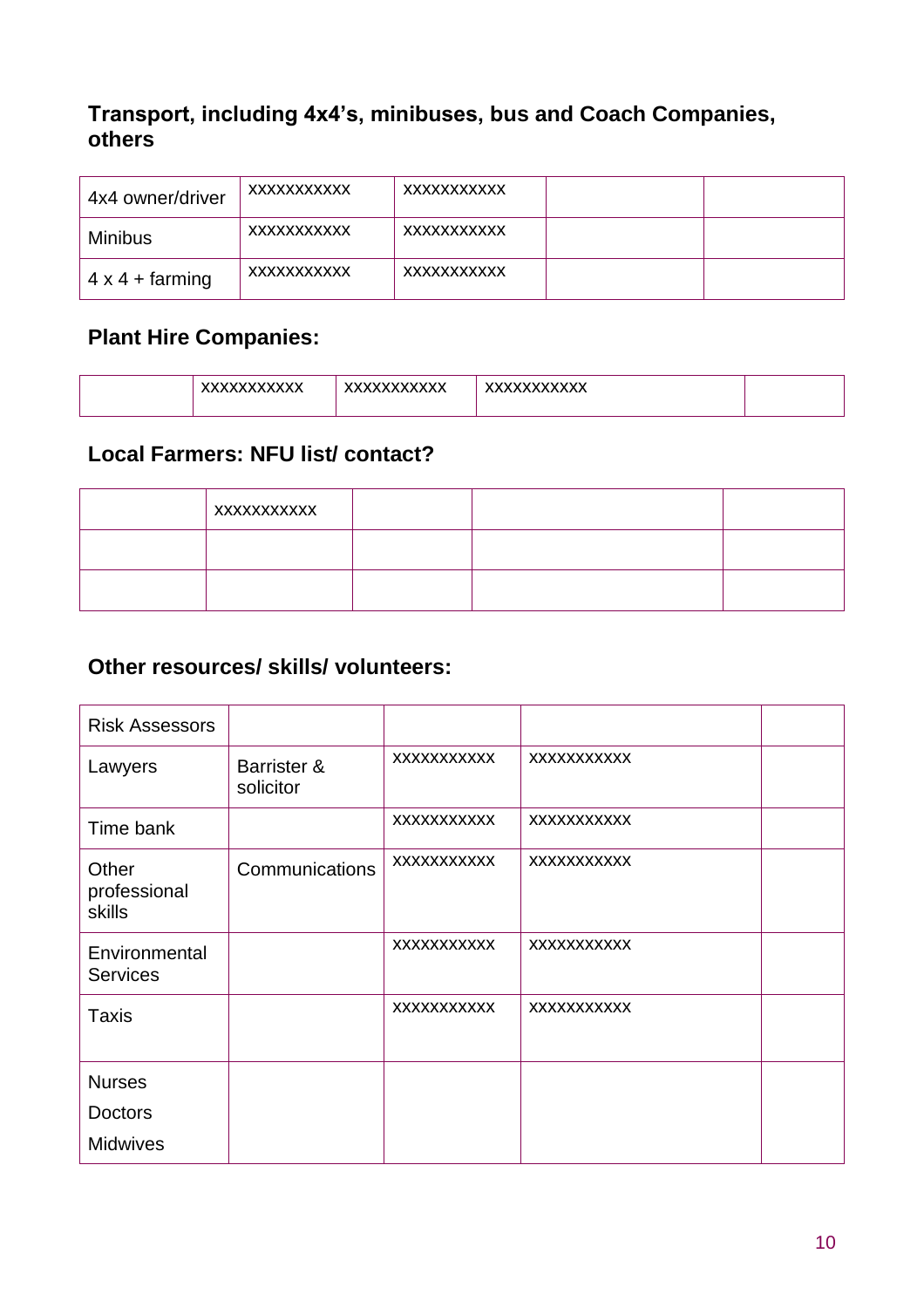Key locations identified with emergency services for use as places of safety

| <b>Building</b>                        | <b>Location</b>                                               | <b>Potential use</b><br>in an<br>emergency         | <b>Contact details of key holder</b>                     |
|----------------------------------------|---------------------------------------------------------------|----------------------------------------------------|----------------------------------------------------------|
| Capel-le-Ferne<br><b>Village Hall</b>  | Lancaster<br>Avenue,<br>Capel-le-<br>Ferne,<br><b>CT187LX</b> | Evacuation<br>centre or<br>forward<br>command post | Sally Cook 253838 07730475838<br>Sue Leaning 07939095880 |
| St Radigunds<br>Church                 | Albany Rd.                                                    | Shelter<br>Counselling                             | Rev. Brian Williams 243784                               |
| Cape le Ferne<br><b>Baptist Church</b> | Capel St.                                                     | <b>Shelter</b>                                     | Pam Barr 489006                                          |
|                                        |                                                               |                                                    | <b>XXXXXXXXXXX</b>                                       |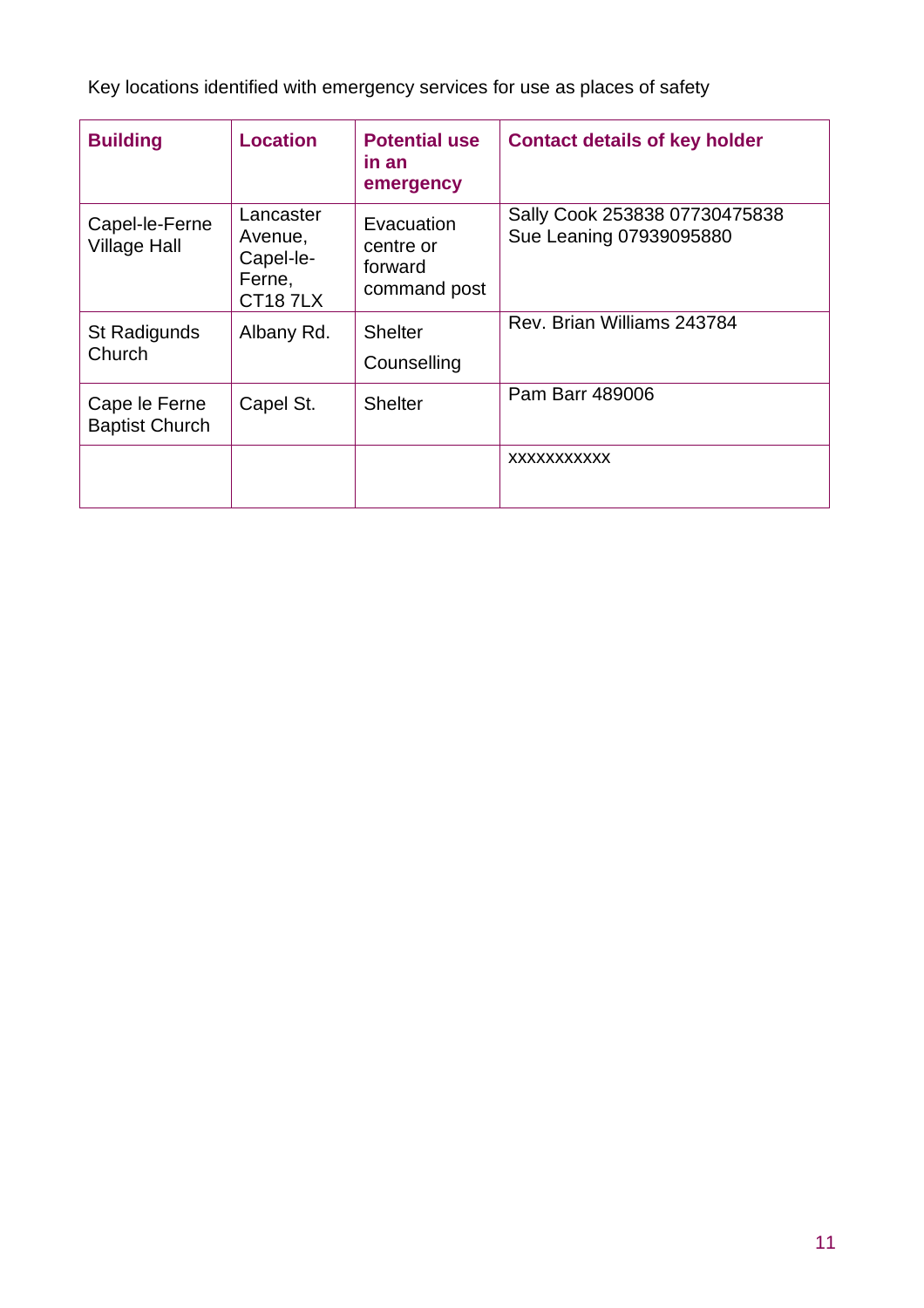

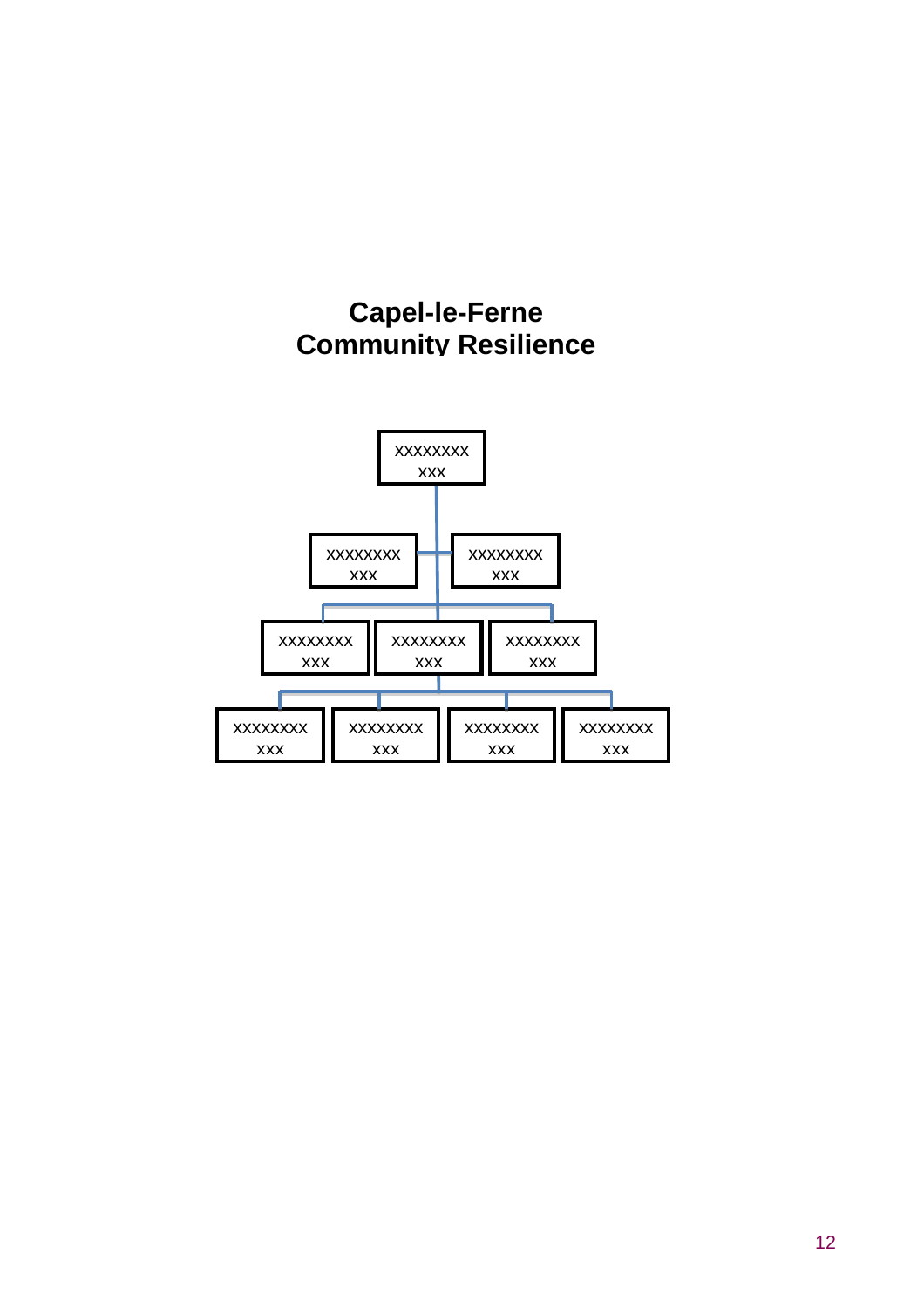#### **List of community organisations that may be helpful in identifying vulnerable people or communities in an emergency**

| <b>Organisation</b>                       | Name and role of<br>contact                        | <b>Phone number</b>                                                                                                                                                                                          |
|-------------------------------------------|----------------------------------------------------|--------------------------------------------------------------------------------------------------------------------------------------------------------------------------------------------------------------|
| Capel-le-Ferne Parish<br>Council          | <b>Tony Lake</b>                                   | 01303 489544                                                                                                                                                                                                 |
| Capel-le-Ferne<br><b>Primary School</b>   | David Metcalfe                                     | 01303 251353                                                                                                                                                                                                 |
| St Radigund's Church                      | <b>Rev Brian Williams</b>                          | 01303 243784                                                                                                                                                                                                 |
| Capel-le-Ferne Baptist<br>Church          | Pam Barr                                           | 01303 489006                                                                                                                                                                                                 |
| Reece Adams House                         | <b>DDC</b><br>emergency<br><b>Planning officer</b> | During office hours and out of hours 01304 821199<br>(our main office number) which if you hold the call will<br>be transferred to out-of-hours provider. Ask them for<br>the contact for Reece Adams House. |
| Capel-le-Ferne WI                         | <b>XXXXXXXXXXX</b>                                 | <b>XXXXXXXXXXX</b>                                                                                                                                                                                           |
| Capel-le-Ferne PCSO                       | Megan Keehner                                      | Phone 101                                                                                                                                                                                                    |
| Capel-le-Ferne<br><b>Community Warden</b> | Janice Henry                                       | 07811 271303                                                                                                                                                                                                 |

#### **Vulnerable People Criteria:**

- Frail elderly
- Generic
- Homeless families with support needs
- Mentally disordered offenders
- Offenders or people at risk of offending
- Older people with mental health problems/dementia
- Older people with support needs
- People with a physical or sensory disability
- People with alcohol problems
- People with drug problems
- People with HIV/AIDS
- People with Learning disabilities
- People with mental health problems
- People with babies
- Refugees
- Rough sleepers
- Single homeless with support needs
- Teenage parents
- Travellers
- Women at risk of domestic violence
- Young People at risk
- Young people leaving care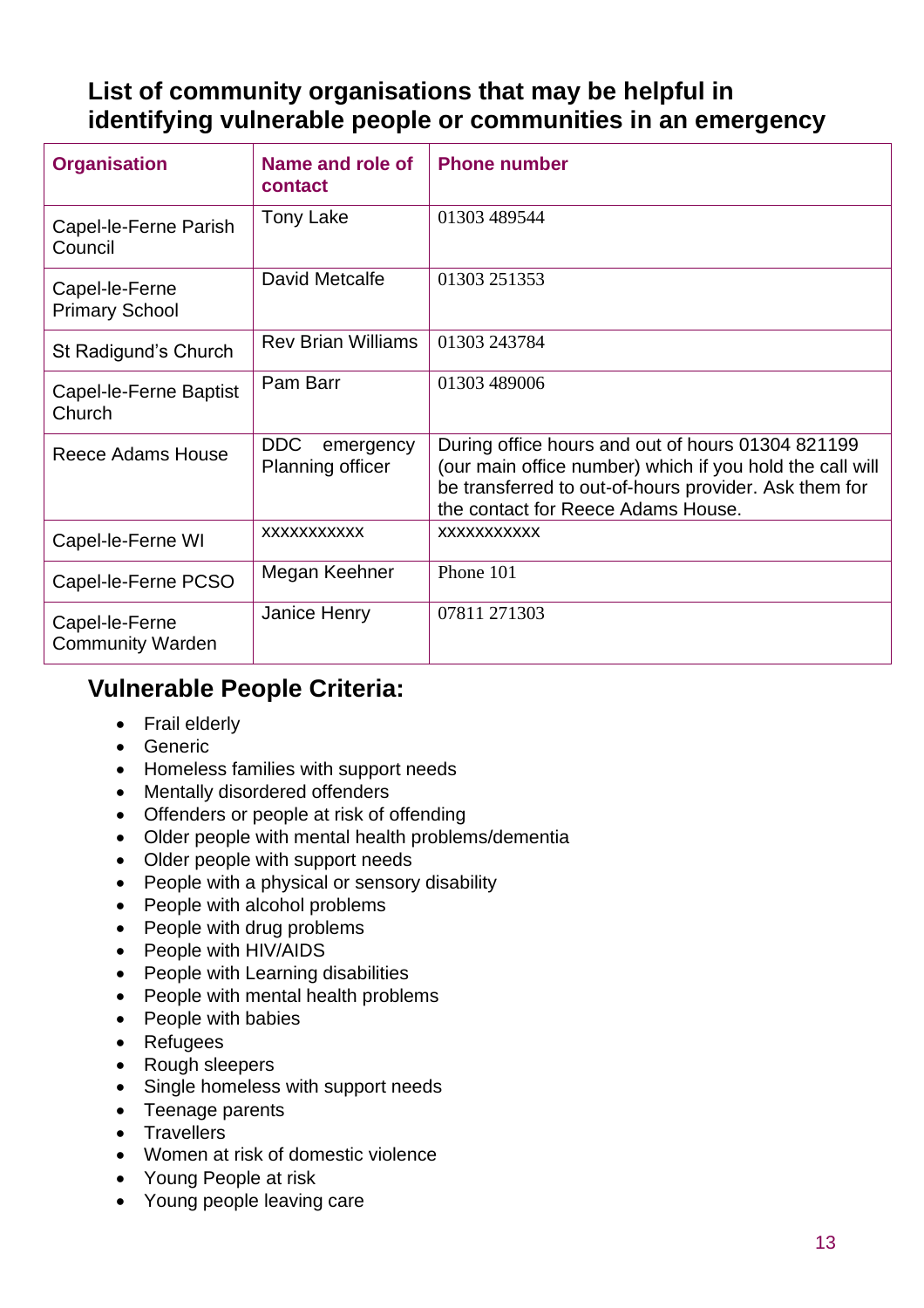# Activation triggers

This Plan can be activated by the following means and action taken as indicated:

| <b>Source</b>                                                                                                                                                                                                                | <b>Action to be taken</b>                                                                                                                                                                                                                                                                                                                                                                                                                                                                                                                                                                                                                                                                                                                                                                                                           |
|------------------------------------------------------------------------------------------------------------------------------------------------------------------------------------------------------------------------------|-------------------------------------------------------------------------------------------------------------------------------------------------------------------------------------------------------------------------------------------------------------------------------------------------------------------------------------------------------------------------------------------------------------------------------------------------------------------------------------------------------------------------------------------------------------------------------------------------------------------------------------------------------------------------------------------------------------------------------------------------------------------------------------------------------------------------------------|
| 1 A telephone call<br>from any of the<br>emergency<br>services or<br>Emergency<br>Planning Team to<br>Capel-le-Ferne<br>Parish Council or<br>to the Capel-le-<br><b>Ferne Emergency</b><br>Coordinator or<br>their Deputies. | (1) Take a detailed note of the nature of the emergency and any request for<br>immediate assistance.<br>(2) Make sure you make a note of a direct telephone number of the caller.<br>(3) Convey this information to the Emergency Co-ordinator who shall, at<br>their discretion activate the "telephone tree".<br>(4) Emergency Co-ordinator to set up a command post at Capel-le-Ferne<br>Village Hall or, if that is not safe, at another appropriate building.<br>(5) Inform emergency services and Emergency Planning Officers of the<br>location and contact numbers of the Capel le Ferne command post.<br>(6) Take appropriate action as requested by the Emergency Services and<br><b>Emergency Planning Officers</b>                                                                                                      |
| 2 A telephone call<br>from a member of<br>the public direct to<br>the Capel-le-Ferne<br><b>Parish Council</b>                                                                                                                | (1) Take a detailed note of the incident and the name, telephone number<br>and address of the caller<br>(2) Dial 999 and inform the Police of as much detail as possible of the<br>incident.<br>(3) Proceed as indicated above in 1 (3) onwards.                                                                                                                                                                                                                                                                                                                                                                                                                                                                                                                                                                                    |
| <b>3</b> A telephone call<br>from a member of<br>the public direct to<br>Capel-le-Ferne<br>Parish Council but<br>no communication<br>possible with<br>emergency<br>services or<br>emergency<br>planning team.                | (1) Take a detailed note of the nature of the emergency and any request for<br>immediate assistance.<br>2) Make sure you make a note of a direct telephone number of the caller.<br>(3) Convey this information to the Emergency Co-ordinator who shall<br>activate the "telephone tree".<br>(4) Emergency Co-ordinator to set up a command post at Capel-le-Ferne<br>Village Hall or, if Hall is not safe, at another appropriate building.<br>(5) Emergency Controller to take all appropriate action until communication<br>can be made with the emergency services who will thereafter take control of<br>the incident. This to include, if necessary, the calling of a Community<br><b>Emergency Meeting.</b><br>(6) Take appropriate action as requested by the Emergency Services and<br><b>Emergency Planning Officers.</b> |
| $4:$ If no<br>communication at<br>all is possible, the<br>Emergency<br>Controller is to<br>meet with the<br>Deputies and take<br>the decision to<br>activate the plan.                                                       | (1) Emergency Co-ordinator to set up a command post at Capel-le-Ferne<br>Village Hall or, if that is not safe, at another appropriate building.<br>(2) Emergency Controller to take all appropriate action until communication<br>can be made with the emergency services who will thereafter take control of<br>the incident. This to include, if necessary, the calling of a Community<br><b>Emergency Meeting.</b><br>(3) Take appropriate action as requested by the Emergency Services and<br><b>Emergency Planning Officers.</b>                                                                                                                                                                                                                                                                                              |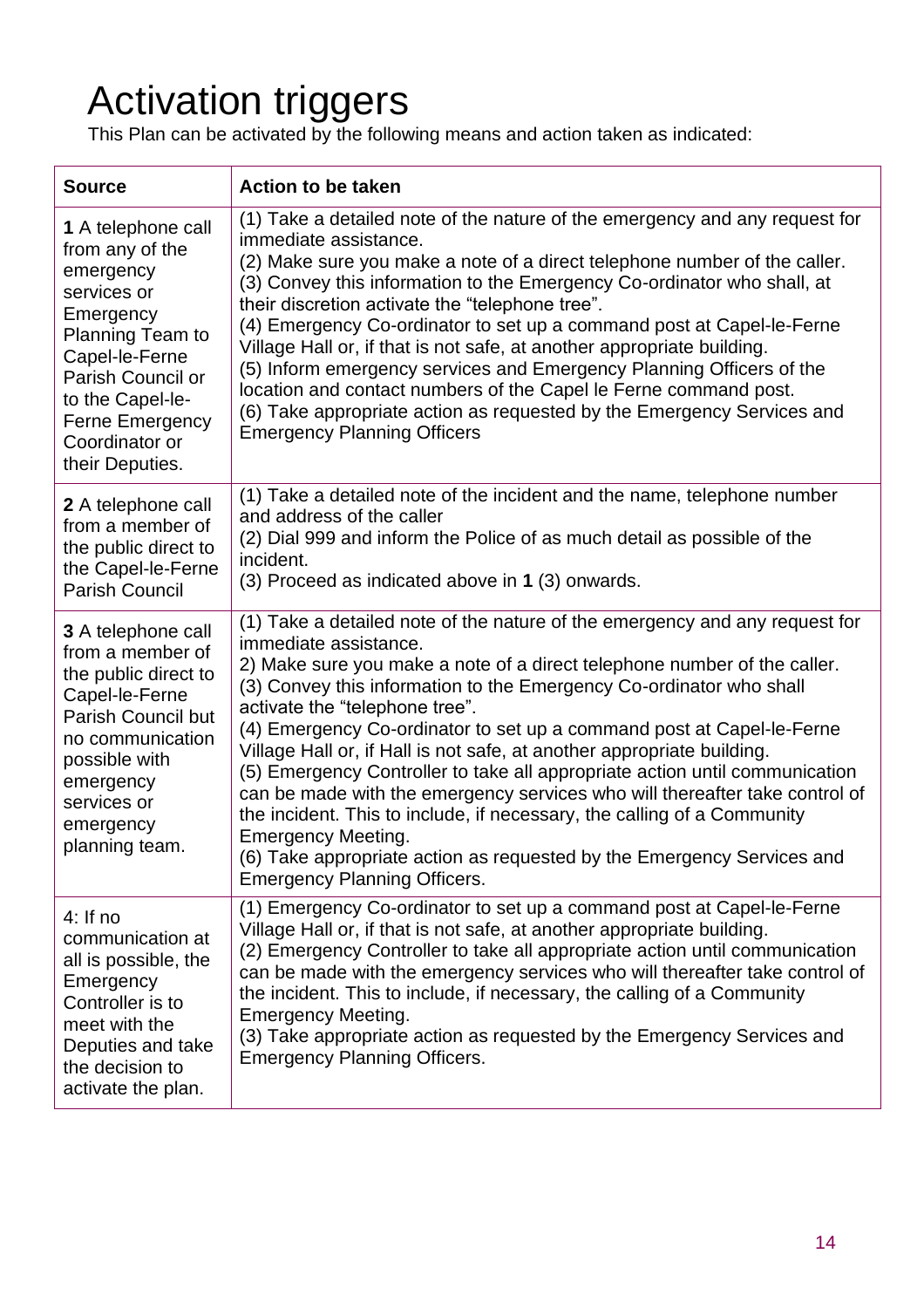#### **Activation Actions**

Dial 999 ensure the emergency services are aware of the emergency, follow any advice given

Contact your Local Council (See contacts sheet)

Use the log sheet to the rear of the plan to record:

Any decisions that have been made

Who you spoke to and what was said?

Contact other members of the Community that need to be alerted:

Those specifically under threat

Volunteers and key holders that may be needed

|                | <b>Instructions</b>                                                        | <b>Tick</b> |
|----------------|----------------------------------------------------------------------------|-------------|
| 1              | Call 999 (unless already alerted)                                          |             |
| $\overline{2}$ | Ensure you are in no immediate danger                                      |             |
| $\mathbf{3}$   | Contact the Community Emergency Group and meet to discuss the<br>situation |             |
| 4              | <b>Kent Resilience Team</b>                                                |             |
| 5              | Dover District Council emergency planning officer                          |             |
| 6              |                                                                            |             |
| $\overline{7}$ |                                                                            |             |
| 8              |                                                                            |             |
| 9              |                                                                            |             |
| 10             |                                                                            |             |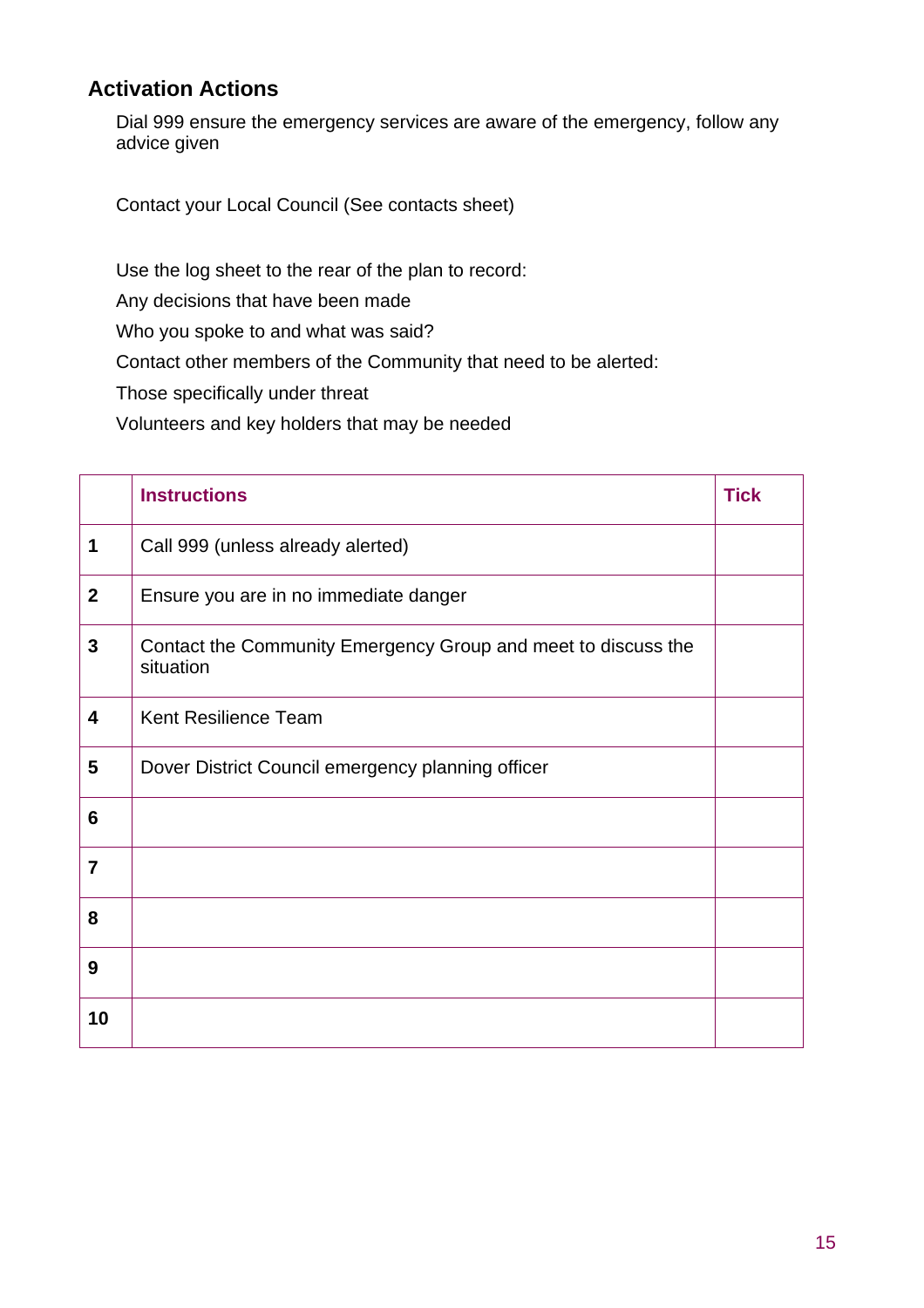#### **Community Meeting:**

Is a Community meeting necessary?

Is the venue safe to hold the meeting and can people get there safely?

Has Dover District Council been informed you are holding a community meeting?

Has the community been informed there will be a meeting?

| Date:<br>Time:<br>Location:<br>Attendees:                |
|----------------------------------------------------------|
| 1. What is the current situation?                        |
| Location of the emergency. Is it near:                   |
| A school?                                                |
| A vulnerable area?                                       |
| A main access route?                                     |
| Type of emergency:                                       |
| Is there a threat to life?                               |
| Has electricity, gas or water been affected?             |
| Are there any vulnerable people involved?                |
| <b>Elderly</b>                                           |
| Families with children                                   |
| What resources do we need?                               |
| Food?                                                    |
| Off-road vehicles?                                       |
| Blankets?                                                |
| Shelter?                                                 |
| 2. Establishing contact with the emergency services      |
| 3. How can we support the emergency services?            |
| 4. What actions can safely be taken?                     |
| 5. Who is going to take the lead for the agreed actions? |
| 6. Any other issues?                                     |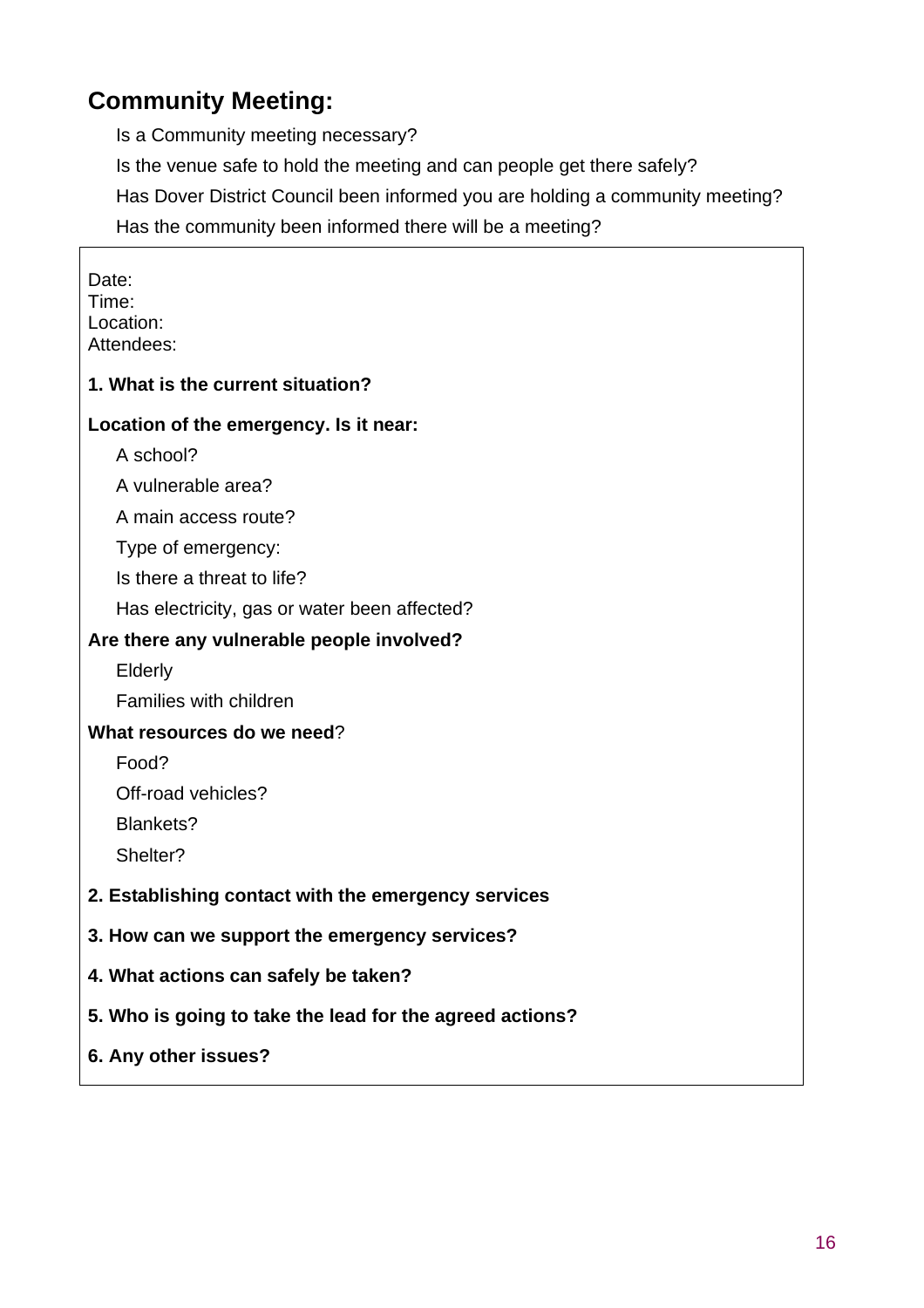#### **Actions agreed with emergency responders in the event of an evacuation**

- 1. Help police/local authority with door knocking
- 2. Tell emergency services who might need extra help to leave their home

#### **Alternative arrangements for staying in contact if usual communications have been disrupted**

| <b>Communication Type</b> | Name of contact | Location    |
|---------------------------|-----------------|-------------|
|                           | XXXXXXXXXXX     | XXXXXXXXXXX |
|                           |                 |             |

#### **Contact List**

| <b>Name</b>               | <b>Role</b>                       | <b>Phone number/email</b><br>address |
|---------------------------|-----------------------------------|--------------------------------------|
| Maureen Leppard           | <b>Parish Clerk</b>               | 01303 259564                         |
| <b>Keith Pilcher</b>      | <b>Parish Council Vice Chair</b>  | 01303 254731                         |
| Tony Lake                 | Parish Councillor (Chair)         | 01303 489544                         |
| <b>Sally Cook</b>         | Capel-le-Ferne Village Hall Chair | 01303 253838 07730475838             |
| <b>Rev Brian Williams</b> | St Radigund's Church              | 01303 243784                         |
| Pam Barr                  | Capel-le-Ferne Baptist Church     | 01303 489006                         |
| David Metcalfe            | Capel-le-Ferne Primary School     | 01303 251353                         |
| Jan Milliken              | <b>Capel Cares</b>                | 01303 257003                         |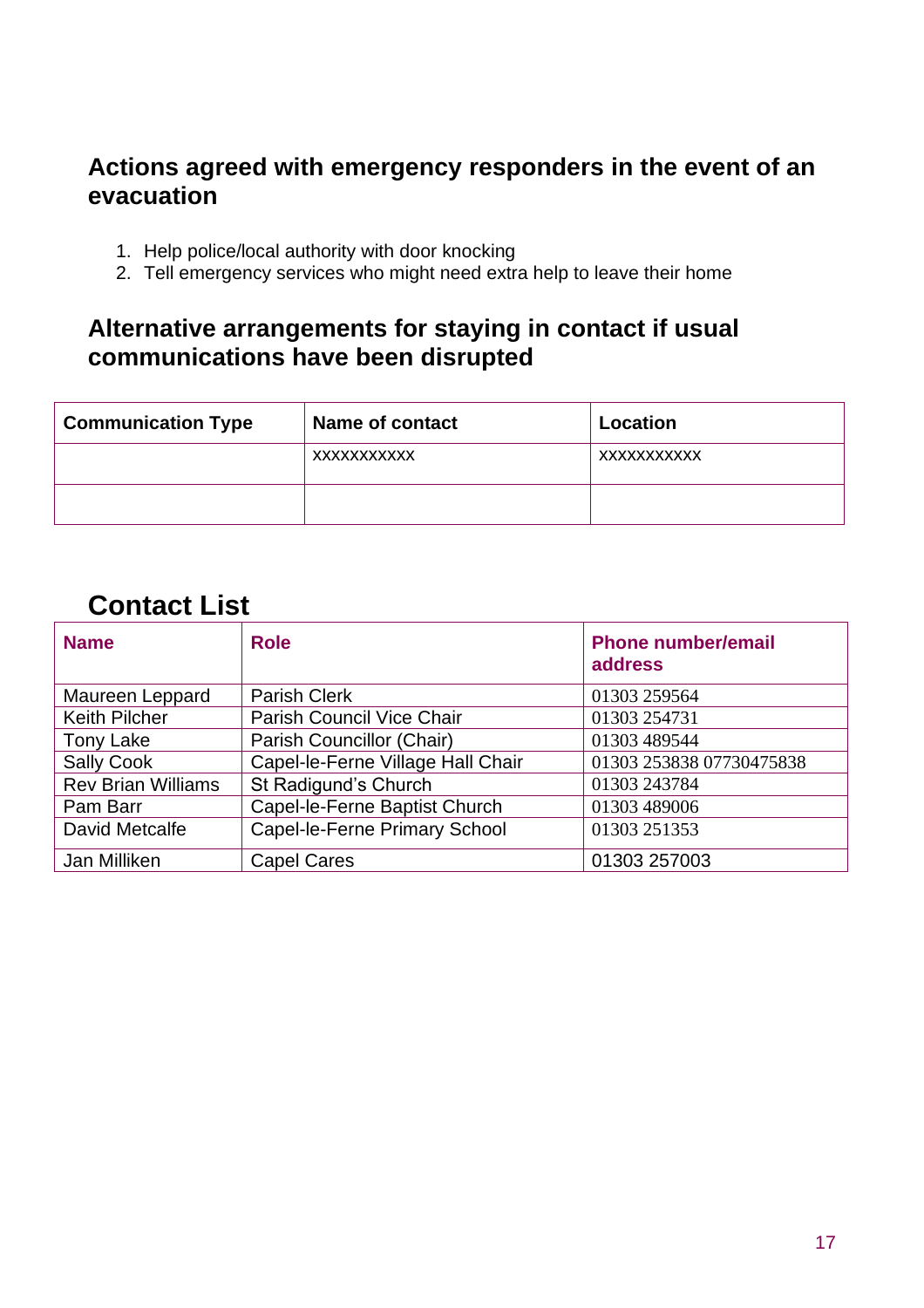### **Contact List**

| Organisation                                                                                  | <b>Address</b>                                               | <b>Contact Details</b>                                                                                                                                                                        |
|-----------------------------------------------------------------------------------------------|--------------------------------------------------------------|-----------------------------------------------------------------------------------------------------------------------------------------------------------------------------------------------|
| Police HQ                                                                                     | XXXXXXXXXX                                                   | 01622 690690.<br>Also 999, non-emergency 101, Crimestoppers 0800<br>555111                                                                                                                    |
| <b>Local Police Station</b>                                                                   | <b>XXXXXXXXXXX</b>                                           | XXXXXXXXXX                                                                                                                                                                                    |
| Kent Fire and<br><b>Rescue Service</b>                                                        | XXXXXXXXXX                                                   | 0800 9237000                                                                                                                                                                                  |
| South East Coastel<br><b>Ambulance Service</b><br><b>NHS Trust</b>                            | XXXXXXXXXX<br>(SECAMB)                                       | 999, or 0300 1230999                                                                                                                                                                          |
| <b>Dover District</b><br>Council, Resilience<br>Team                                          | General<br>Enquiries 8am -<br>8pm (Monday -<br>Friday)       | 01304 872322 - 07966 523757<br>01304 821199 – out-of-hours then ask for the District<br>Council's Emergency Activation Officer.                                                               |
| <b>Kent County Council</b><br>Resilience &<br>EmergencyTeam<br><b>Kent Resilience</b><br>Team | XXXXXXXXXX                                                   | 01622 694806, also: 0300 414141<br>01622 212409, krt@kent.fire-uk.org                                                                                                                         |
| Kent Highways<br>(including blocked<br>drains)                                                |                                                              | 03000 414141 or 03000 418181 (24hrs)                                                                                                                                                          |
| The Environment<br>Agency                                                                     |                                                              | Floodline: 0345 988 1188<br>Property flooding or river blockages: 0800 807060                                                                                                                 |
| <b>NHS Advice line</b>                                                                        |                                                              | NHS Direct - 111<br>www.nhsdirect.nhs.uk                                                                                                                                                      |
| Kent Floodline                                                                                |                                                              | Floodline: 0345 988 1188<br>Property flooding or river blockages: 0800 807060<br>www.environment-agency.gov.uk                                                                                |
| Kent Incident<br>Hotline (Pollution)                                                          |                                                              | www.environment-agency.gov.uk                                                                                                                                                                 |
| National Grid (Gas)                                                                           |                                                              | 0800 111 999<br>www.nationalgrid.com/uk/Gas                                                                                                                                                   |
| <b>National Grid</b>                                                                          | 0800 40 40 90<br>www.nationalgri<br>d.com/uk/Electri<br>city | (Electricity Failure) 0800 3163105<br>Priority Services during a power cut – register at<br>http://www.ukpowernetworks.co.uk/internet/en/power-<br>cuts/priority-services-during-a-power-cut/ |
| Southern Water<br><b>Afinity Water</b>                                                        |                                                              | 0845 2780845<br>0345 357 2407                                                                                                                                                                 |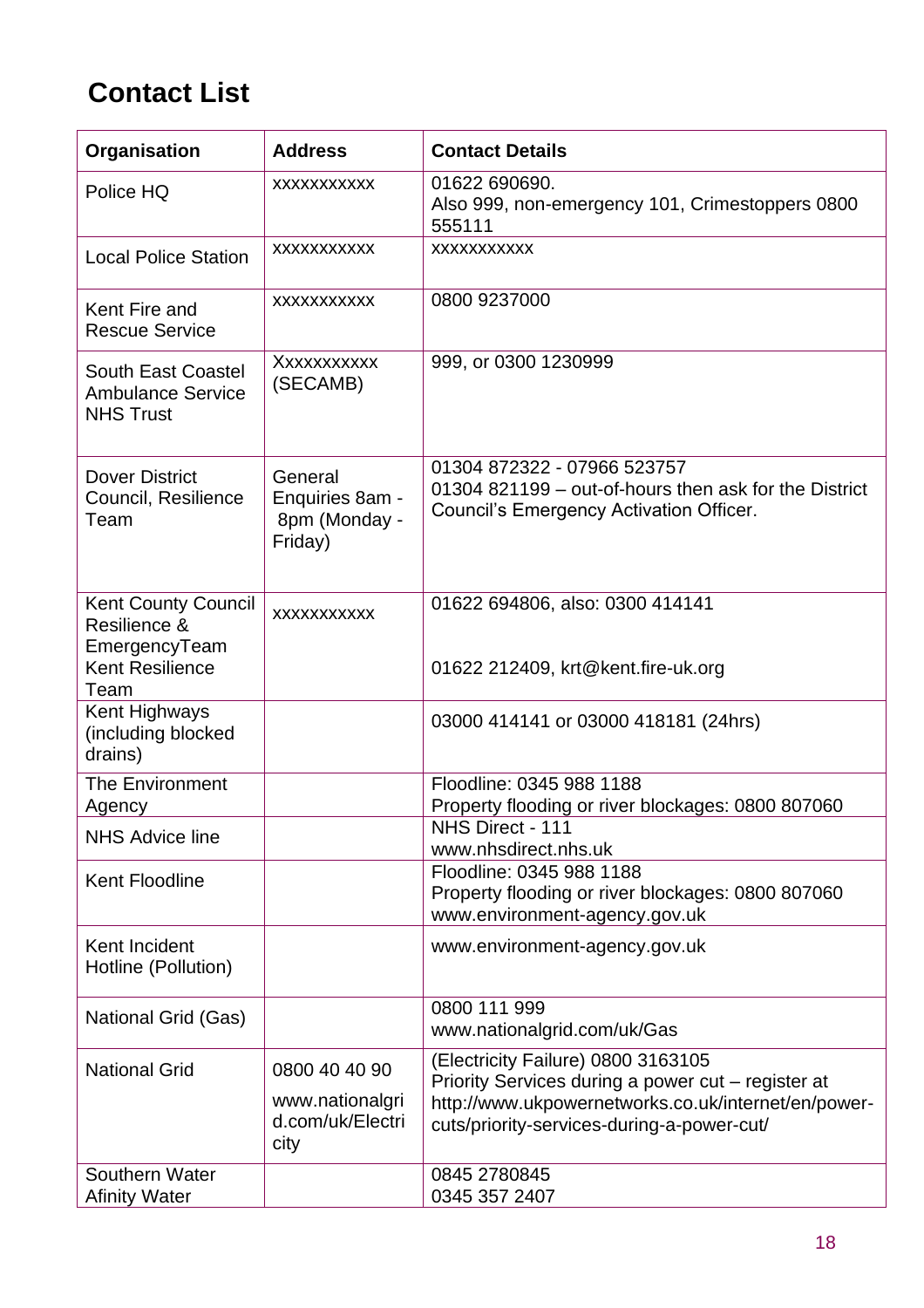| <b>RSPCA</b>        |               | Advice line 0300 1234999 or<br>07715 307691 |
|---------------------|---------------|---------------------------------------------|
| <b>Network Rail</b> | 0845 711 4141 | www.networkrail.co.uk/aspx/1346.aspx        |
| <b>Post Offices</b> |               |                                             |
|                     |               |                                             |
| Churches            |               |                                             |
|                     |               |                                             |
| <b>Schools</b>      |               |                                             |
|                     |               |                                             |